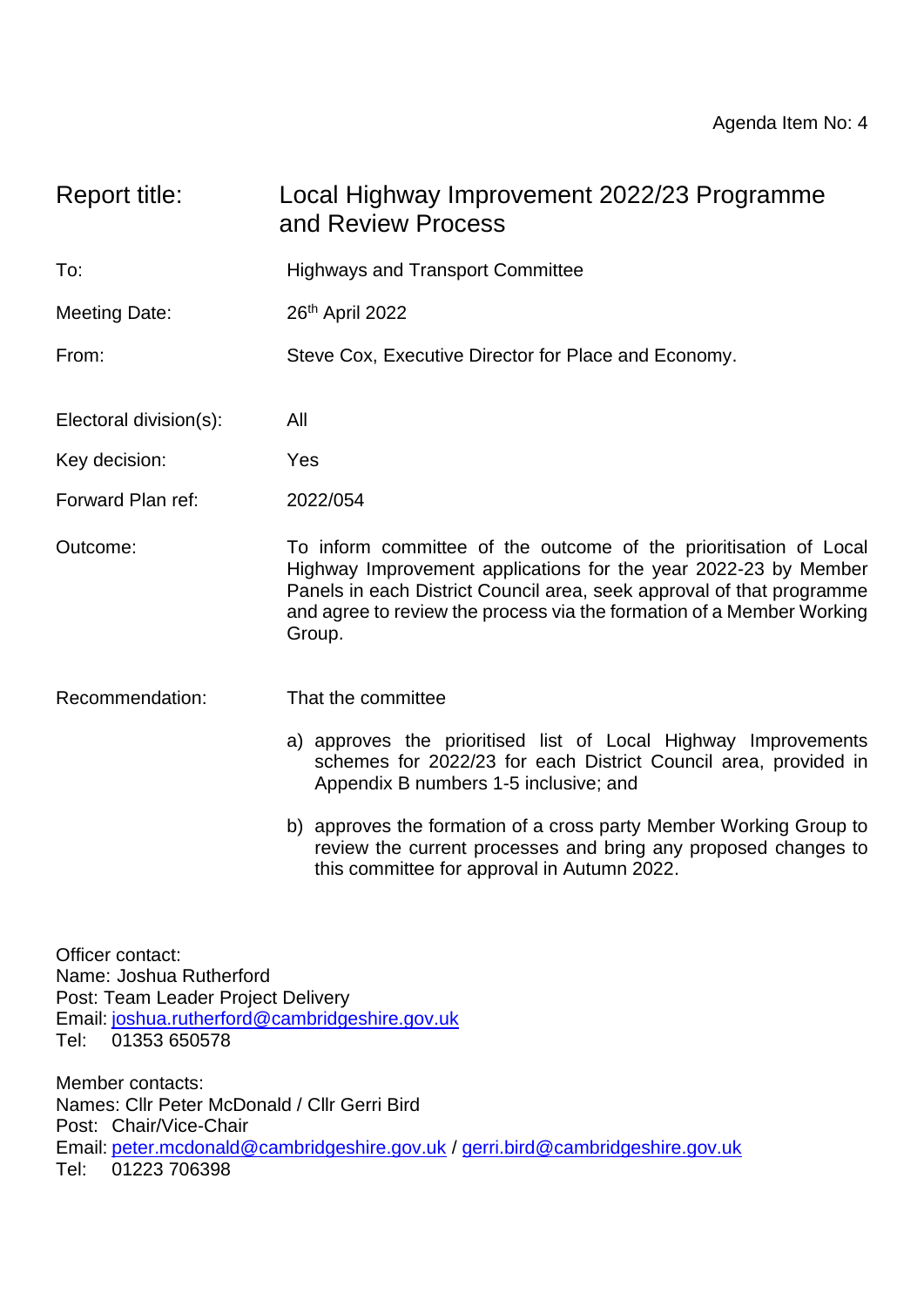### 1. Background

- 1.1 The Local Highway Improvement (LHI) initiative invites community groups to apply for funding of up to £15,000 per project, subject to those groups providing at least 10% of the total cost of the scheme. The schemes are community driven, giving local people influence over bringing forward highway improvements in their community that would not normally be prioritised nor funded by the Council.
- 1.2 Where applications involve ongoing operational costs such as the cost of power supplies for measures such as zebra crossings, the applicant is expected to meet these ongoing costs and become responsible for the asset itself where they are better placed to do so.
- 1.3 Section two of the report outlines the processes undertaken to identify the prioritised list of schemes annually.
- 1.4 The current LHI process, as illustrated in Appendix A is both complex and time consuming, and several Members have requested the opportunity to review the process.
- 1.5 It is proposed that a cross party Member Working Group is established to look at how LHI's are currently delivered and recommend a new way of working that delivers the objectives of the programme more efficiently. The group will work with public health to incorporate health impacts of schemes into the scoring matrix.
- 1.6 It is anticipated that any agreed changes would come into effect in time for the 2023/24 LHI process.
- 1.7 The 2021/22 LHI programme was not approved until the committee on 27<sup>th</sup> July 2021. This late approval impacted the delivery period available for the 2021/22 programme comprising of 86 number of schemes. Of these schemes 27 number have been delivered on site, meaning the 2021/22 programme is only 31 percentage complete by the end March 2022, and the remaining schemes will be delivered in 2022/23. The following table illustrates the project stage of the remaining LHI's, including those delayed from previous years, with the majority expected to delivered and constructed by the end of August 2022. A summary of the status of the outstanding schemes is provided in the table below.

| <b>Schemes being Designed</b> | <b>Schemes being Priced by</b><br>the Contractor | <b>Schemes being Programmed</b><br>for Construction |
|-------------------------------|--------------------------------------------------|-----------------------------------------------------|
| 34                            |                                                  | 27                                                  |

1.8 This performance has been achieved despite significant resource pressures on the LHI Team, which is currently comprises 20 FTE posts with a vacancy rate of 60% (12 roles). The Council's partners including Milestone and Atkins have supported delivery through 2021/22. It is the Council's intention to bring in additional interim resources in the short term to support the LHI team to fill the remaining vacancies, as was supported at the 8 March 2022 committee Resources Report. It should be noted that there will be on ongoing resource pressure within this team areas whilst longer term solutions including rolling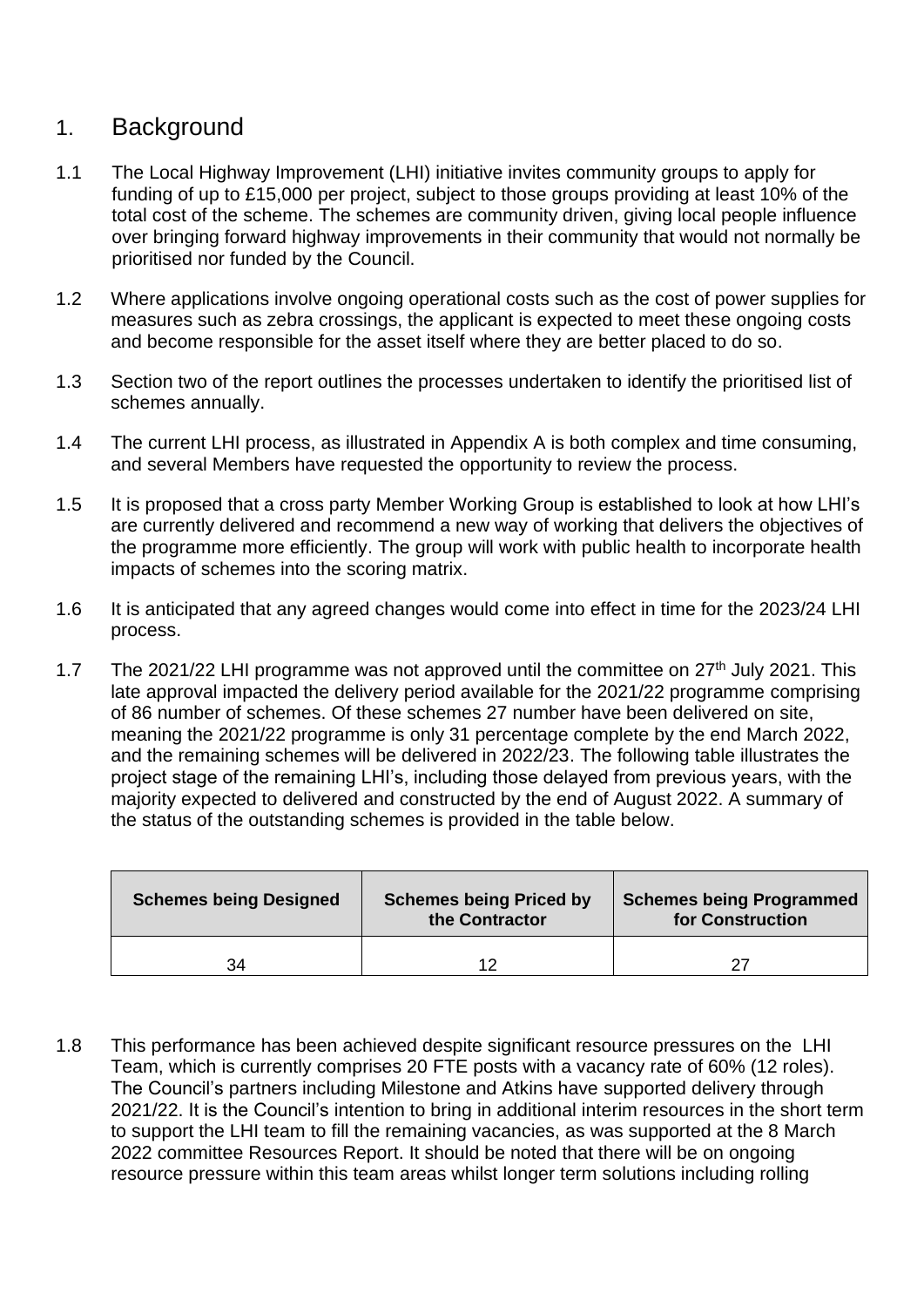recruitment and grow your own programmes are implemented and take effect later in 2022, again as detailed in the Resources Report to the March committee.

- 1.9 As it stands 73 LHI schemes, including those delayed from previous years, with a combined value of £440,000 are scheduled to be carried over into the new financial year.
- 1.10 Other contributing factors to programme delays include applicant approval times where local consultations have taken place, availability of supply chain resources, lead in times for street furniture and other bespoke items such as rubberised speed cushions, posts, and lighting columns. Vacancies elsewhere in the organisation, such as in the Road Safety Team who carry out the design audits prior to LHI's being priced and delivered have also been a contributing factor, with the time taken to turnaround safety audits having risen by 50%.

## 2. 2022/23 Local Highway Improvement Scheme Programme

- 2.1 As in previous years, officers completed feasibility studies with applicants in advance of the panel meetings, in a bid to provide a more consistent stage of development for applications. The benefit of this stage in the process has been evident at panel meetings.
- 2.2 The Panel Assessment Meetings remain a Member led process, where applicants are invited to present their proposal. Member Panels have been set up to assess the priorities for funding, based on the available budget for each district. Political Group Leaders appoint Members based on current political proportionality. A Member chair is elected from amongst the Panel Members on the day of the meeting.
- 2.3 Panel members were asked to consider and score applications to determine how the budget should be allocated. The panels adopted a scoring system assessing four categories; persistent problem, road safety, community improvement and added value. Each category was scored out of five and the average across all Panel Members was then applied to rank applications. Panel members were not permitted to score applications in their own division.
- 2.4 The rationale for proposing which applications are delivered is based upon the scoring system and available budget per district area. The scoring criteria is as follows:

Score 0 Fails to deliver any improvement Score 1 Delivers negligible improvement/ aims of the LHI Initiative Score 2 Delivers limited improvement/ aims of the LHI Initiative Score 3 Delivers some improvement/ aims of the LHI Initiative Score 4 Delivers substantial improvement/ aims of the LHI Initiative Score 5 Delivers exceptional improvement/ aims of the LHI Initiative

- 2.5 It is recommended that applications scoring 1 or less should not be implemented, as the scoring indicates that the project delivers negligible improvements/aims of the LHI Initiative.
- 2.6 It is then recommended that projects be approved for delivery, working down from the highest score to the lowest, until the budget for the district area is fully allocated.
- 2.7 Should any applications subsequently prove unfeasible, or the actual cost be less than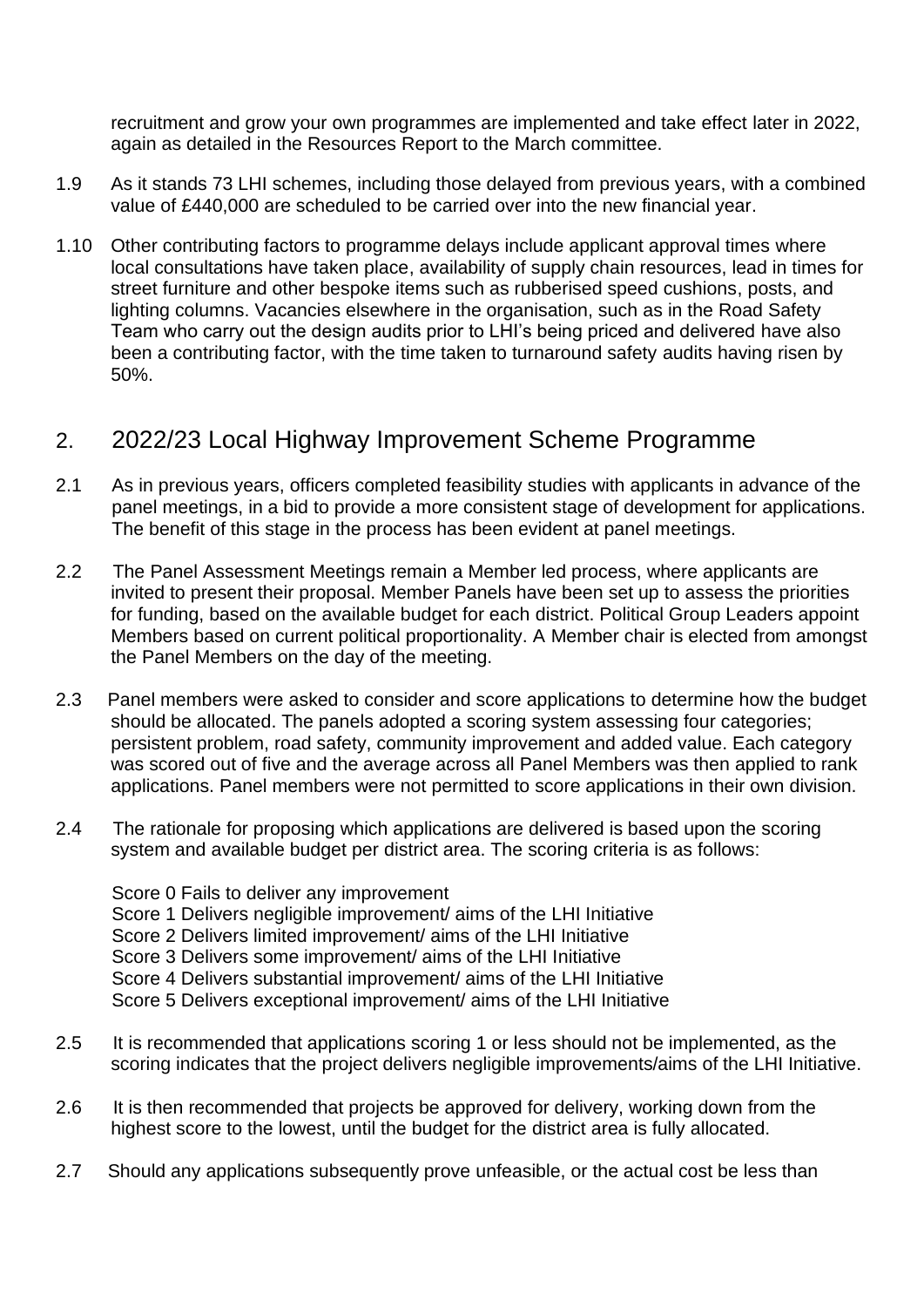expected, further applications from the priority list may be allocated funding later in the year.

- 2.8 All estimated scheme costs incorporate the estimated cost of time spent by officers designing, managing, and delivering. The actual cost of the new feasibility stage, which has recently been completed, has been top sliced from each district area budget before being allocated to applications.
- 2.9 This recharge of both the feasibility and officer project delivery costs was agreed by Highways & Infrastructure Committee in July 2017, to better reflect the actual cost to the authority of delivering the LHI Initiative.
- 2.10 The LHI budget has increased to £820,000 for 2022/23 from £807,000 in the previous year, and has been allocated to each district area in the same way as in 2021/22 as follows:

| <b>District</b>            | <b>Initial Budget</b> |            | Feasibility | <b>Remaining Available Budget</b> |            |
|----------------------------|-----------------------|------------|-------------|-----------------------------------|------------|
| <b>East Cambridgeshire</b> | £.                    | 106,600.00 | £ 6,780.00  | £                                 | 99,820.00  |
| Fenland                    | £                     | 131,200.00 | £ 6,100.00  | £                                 | 125,100.00 |
| Huntingdonshire            | £.                    | 229,600.00 | £11,560.00  | £                                 | 218,040.00 |
| South Cambridgeshire       | £.                    | 188,600.00 | £16,660.00  | £                                 | 171,940.00 |
| Cambridge City             | £                     | 164,000.00 | £13,260.00  | £                                 | 150,740.00 |
| <b>TOTAL</b>               | £                     | 820,000.00 | £54,360.00  | £                                 | 765,640.00 |

2.11 The prioritised list of schemes for each district area can be found in Appendix B of this report. Each list also highlights the point at which the budget for each district area is fully allocated to schemes, indicated by a red dashed line.

Appendix B includes the following areas:

- 1. Cambridge City
- 2. East Cambridgeshire
- 3. Fenland
- 4. Huntingdonshire
- 5. South Cambridgeshire

# 2023/24 Local Highway Improvement Scheme Programme

2.12 The application window proposed below for LHI applications for the 2023/24 programme, is as follows:

Application window opens - Monday 3<sup>rd</sup> October 2022 Application window closes - Friday 18<sup>th</sup> November 2022 at midnight Feasibility studies undertaken – December 2022 to March 2023 Panel meetings – March to April 2023 Report to committee including prioritised list for approval - June 2023 Programming, design, and consultation with applicants - July 2023 to February 2024 Pricing and construction – March 2024 to July 2024

2.13 This has been programmed to allow sufficient time for any agreed changes arising from the LHI working group to be implemented before the programme commences in October 2022.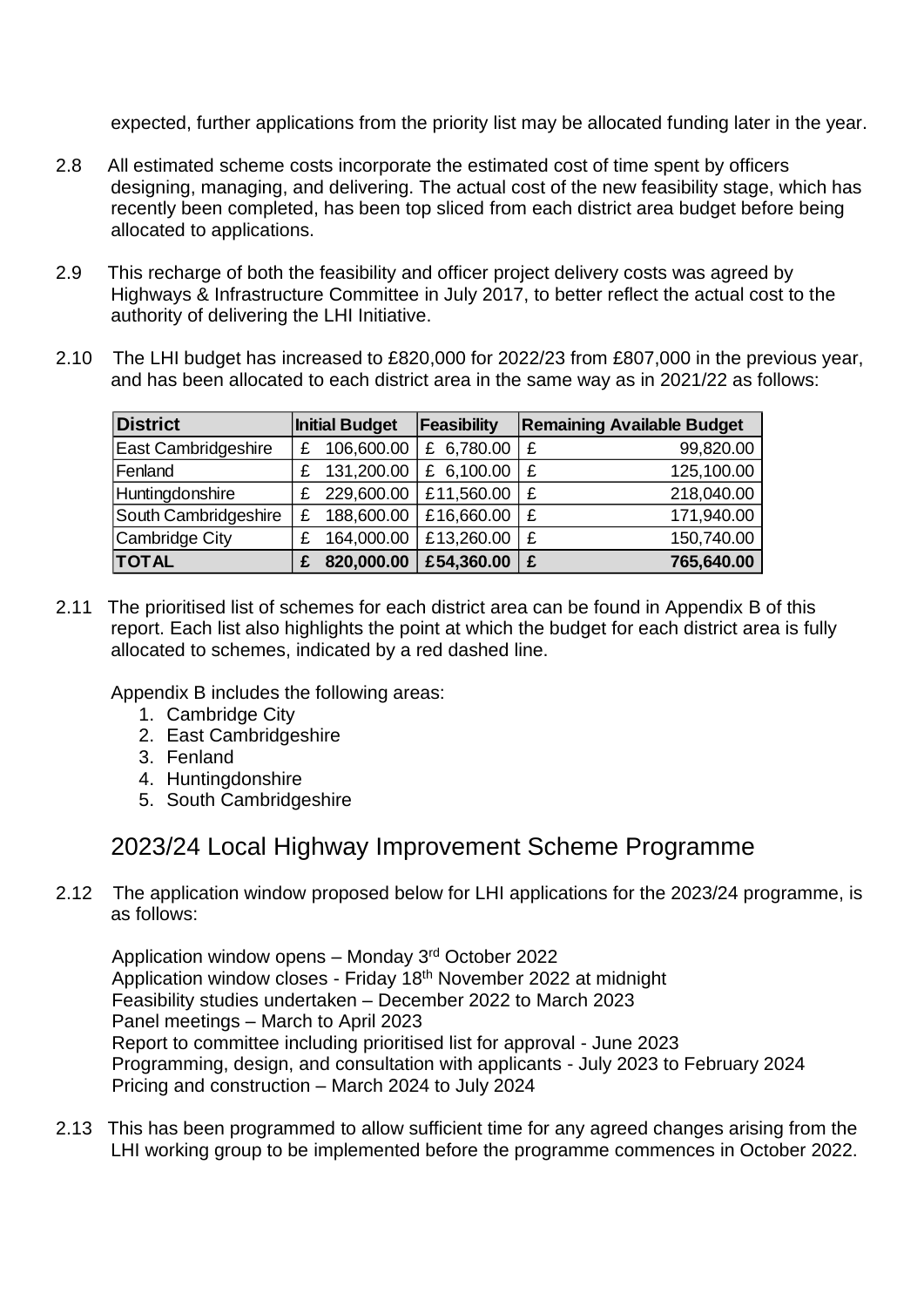2.14 The indicative programme detailed for 2023/24 may be adjusted, dependent on the proposed changes to the process to be brought forward by the Member Working Group and approved by the committee in Autumn 2022.

#### 3. Alignment with corporate priorities

3.1 Communities at the heart of everything we do

 Investing in local communities, particularly the issues that are often of greatest local concern, promotes community development and provides benefits to residents, (of all demographics), at a localised level.

3.2 A good quality of life for everyone

Many of the schemes that are brought forward have outcomes that improve road safety, particularly for vulnerable users, for example the young, elderly, or particular user types, such as pedestrians and cyclists.

3.3 Helping our children learn, develop and live life to the full

Investing in local communities, particularly the issues that are often of greatest local concern, promotes community development and provides benefits to residents, at a localised level.

3.4 Cambridgeshire: a well-connected, safe, clean, green environment

LHI schemes improve connectivity and safety on the network and introduce green features where possible, using recycled products such as rubberized traffic calming products.

3.5 Protecting and caring for those who need us

There are no significant implications for this category.

- 4. Significant Implications
- 4.1 Resource Implications

 The required resources have been made available and funded from allocated budgets to deliver the LHI programme for 2022/23, which will be funded from the Highways capital budget. The review will seek possible efficiencies.

4.2 Procurement/Contractual/Council Contract Procedure Rules Implications

Delivered from existing resources and the Term Service Framework with Milestone, no issues to report.

4.3 Statutory, Legal and Risk Implications

There are no significant implications within this category.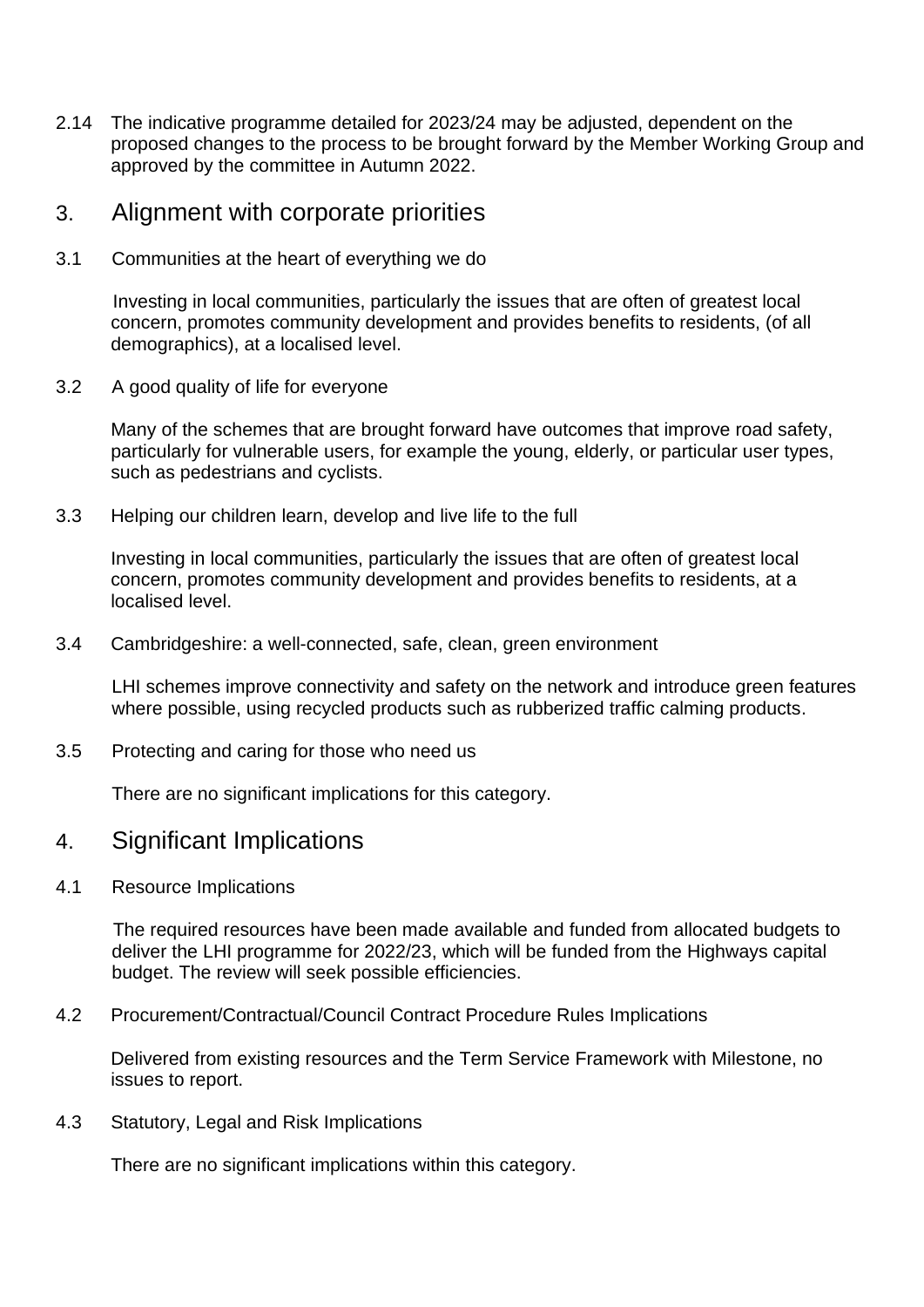#### 4.4 Equality and Diversity Implications

 The Member led Panels adopt a consistent scoring system, each prioritising proposals within the district against their district budget (paragraphs 2.3 and 2.10). Many of the schemes will improve road safety for vulnerable users such as the young, elderly and disability groups. The LHI initiative empowers community groups to bring forward improvements and gives local people a real influence over bringing forward improvements that benefit their local community.

4.5 Engagement and Communications Implications

Further engagement and consultation will take place on each project as it is developed, in conjunction with the applicant.

4.6 Localism and Local Member Involvement

The LHI initiative gives local people a real influence over highway improvements in their community. The Council will work closely with the successful applicants and local community to help deliver the improvements that have been identified. The Local Member will be a key part of this process and will be involved throughout the development and delivery of each scheme.

4.7 Public Health Implications

The majority of schemes aim to improve road safety, which may subsequently contribute to reducing the risk of accident injuries on the network. Some schemes promote Active Travel.

- 4.8 Environment and Climate Change Implications on Priority Areas
- 4.8.1 Implication 1: Energy efficient, low carbon buildings. Positive/neutral/negative Status: neutral Explanation: No positive or negative impacts identified for works listed in the report.
- 4.8.2 Implication 2: Low carbon transport. Positive/neutral/negative Status: neutral Explanation: No positive or negative impacts identified for works listed in the report.
- 4.8.3 Implication 3: Green spaces, peatland, afforestation, habitats, and land management. Positive/neutral/negative Status: neutral Explanation: No positive or negative impacts identified for works listed in the report.
- 4.8.4 Implication 4: Waste Management and Tackling Plastic Pollution. Positive/neutral/negative Status: neutral Explanation: The schemes will produce waste during the construction phases, however any impact will be minimised by the choice of construction materials and maximising opportunities for recycling, including aggregates, concrete and re-use of bituminous material. Further where suitable as the end product, existing materials will be retained within the schemes.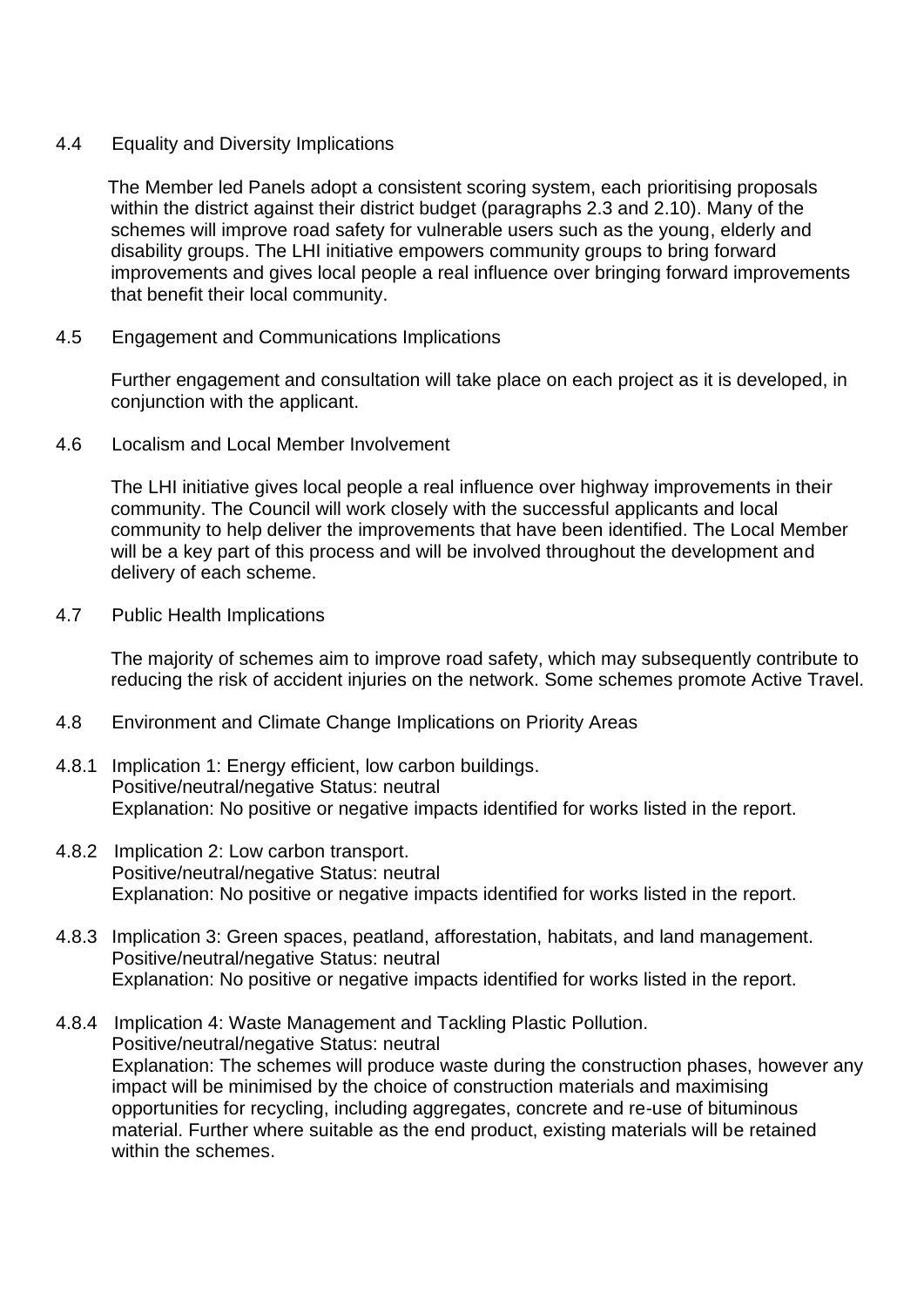- 4.8.5 Implication 5: Water use, availability, and management: Positive/neutral/negative Status: neutral Explanation: No positive or negative impacts identified for works listed in the report.
- 4.8.6 Implication 6: Air Pollution. Positive/neutral/negative Status: negative Explanation: Potential increases in air pollution as a result of some of the schemes listed in the report, for example those utilising physical vertical or horizontal features such as speed cushions or kerbed build outs.
- 4.8.7 Implication 7: Resilience of our services and infrastructure and supporting vulnerable people to cope with climate change. Positive/neutral/negative Status: neutral Explanation: No positive or negative impacts identified for works listed in the report.

**Have the resource implications been cleared by Finance?** Yes Name of Financial Officer: Sarah Heywood

**Have the procurement/contractual/ Council Contract Procedure Rules implications been cleared by the LGSS Head of Procurement?** Yes Name of Officer: Clare Ellis

**Has the impact on statutory, legal and risk implications been cleared by the Council's Monitoring Officer or LGSS Law?** Yes Name of Legal Officer: Fiona McMillan

**Have the equality and diversity implications been cleared by your Service Contact**? Yes Name of Officer: Elsa Evans

**Have any engagement and communication implications been cleared by Communications?** Yes Name of Officer: Sarah Silk

**Have any localism and Local Member involvement issues been cleared by your Service Contact?** Yes Name of Officer: Sue Proctor

**Have any Public Health implications been cleared by Public Health?** Yes Name of Officer: Kate Parker

**If a Key decision, have any Environment and Climate Change implications been cleared by the Climate Change Officer?** Yes Name of Officer: Emily Bolton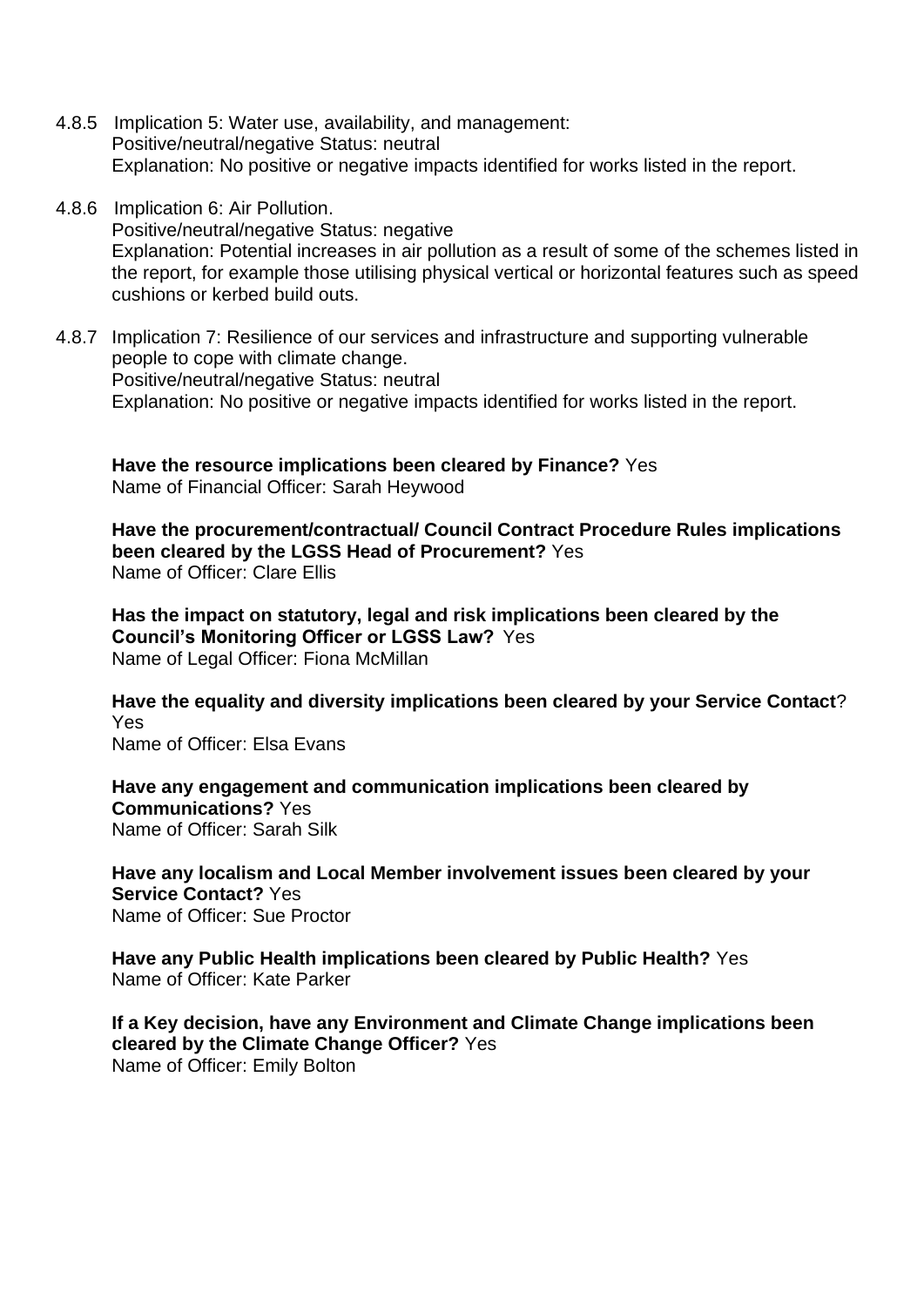# 5. Source documents

- 5.1 Source documents
	- Prioritised list of LHI schemes by District area for delivery in 2022/23.

#### 5.2 Location

Council and committee meetings - [Cambridgeshire County Council > Committees > Highways and](https://cambridgeshire.cmis.uk.com/ccc_live/Committees/tabid/62/ctl/ViewCMIS_CommitteeDetails/mid/381/id/62/Default.aspx)  [Transport Committee \(cmis.uk.com\)](https://cambridgeshire.cmis.uk.com/ccc_live/Committees/tabid/62/ctl/ViewCMIS_CommitteeDetails/mid/381/id/62/Default.aspx)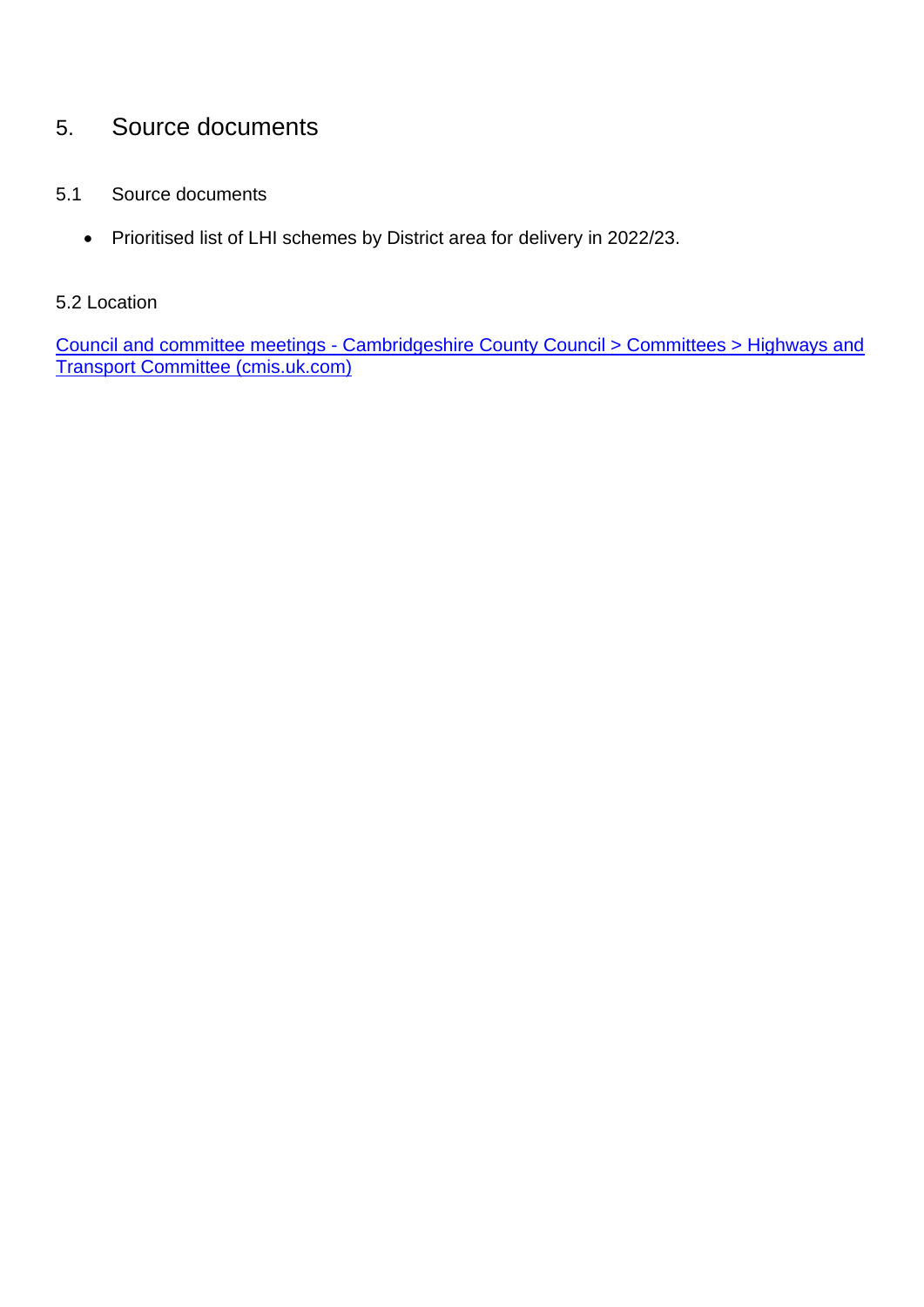# **Appendix A**

LHI Project Lifecycle Process for 22/23 Schemes